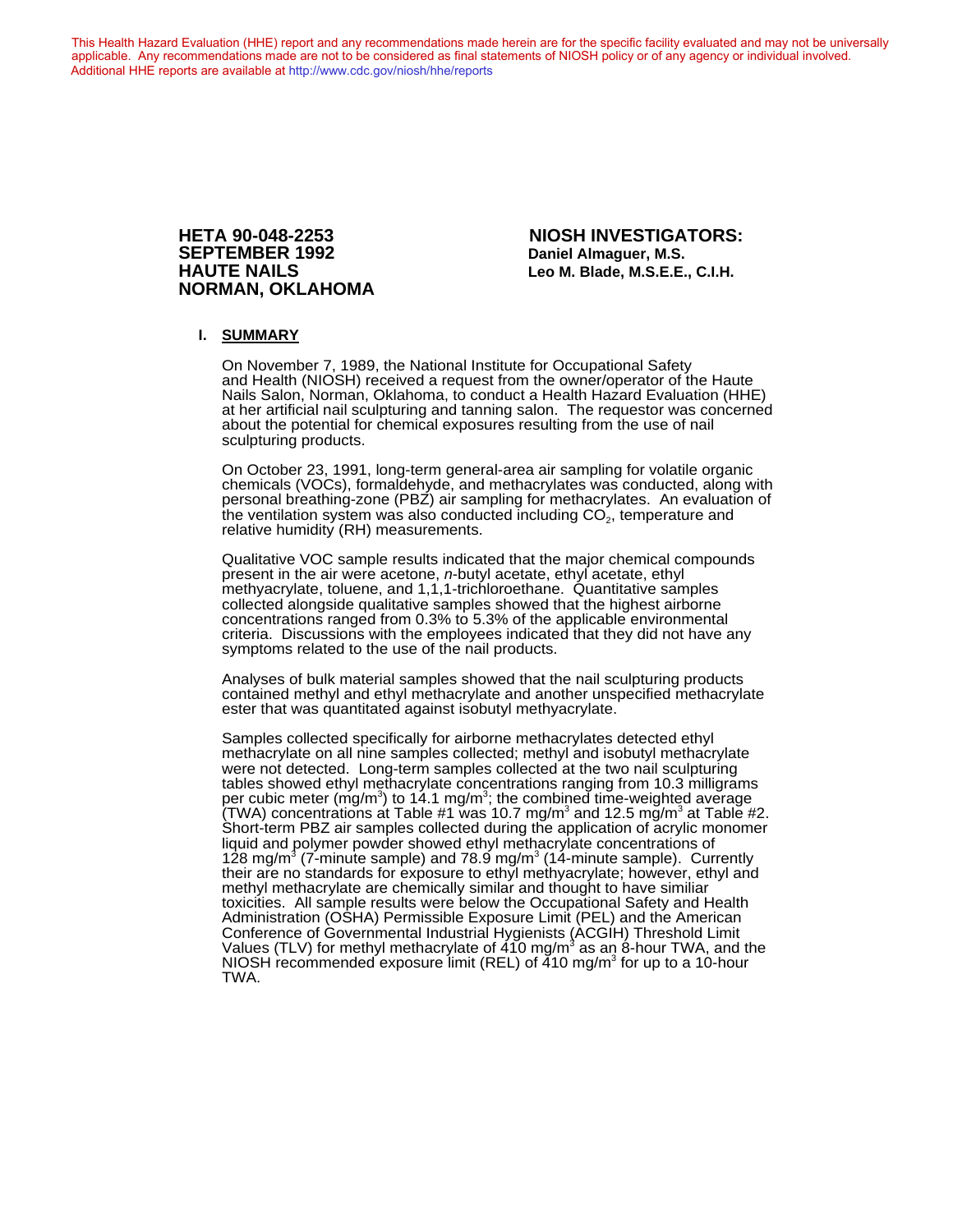Sampling for airborne formaldehyde showed a trace concentration of formaldehyde indoors. The concentration found was above the analytical limit of detection (LOD), but below the analytical limit of quantitation (LOQ), and is estimated to be about 0.014 parts per million (ppm). The outdoor formaldehyde concentration in the courtyard of the adjoining building was below the LOD (<0.003 ppm).

An inspection of the heating and cooling system serving this salon revealed that there is no mechanical exchange of air (exhaust or intake) for this salon. The results of  $CO<sub>2</sub>$  measurements showed that indoor  $CO<sub>2</sub>$  concentrations exceeded the American Society of Heating, Refrigerating, and Air-Conditioning Engineers (ASHRAE) guideline of 1000 ppm. All temperature and RH readings recorded in the salon were within the ASHRAE comfort zone.

The ventilation evaluation showed that there is no provision for the mechanical introduction of outside air to this business, nor is there an exhaust fan in any part of the business to remove contaminated air. The air sampling data obtained during this evaluation found no overexposures to ethyl methyacrylate (when compared to the methyl methacrylate evaluation criteria); however, an outside air supply duct should be added to the heating and cooling system to provide mechanical ventilation for the building. Heating, Refrigerating, and Air-Conditioning Engineers (ASHRAE) recommends that 25 cubic feet per minute per person (cfm/person) of outside air be supplied to beauty salons. Recommendations for installing an outside air supply duct to the existing system are presented in Section IX of this report (please see pages 13-14).

**KEYWORDS:** SIC 7231 (Beauty Shops), acrylic nails, artificial nails, sculptured nails, nail salons, methacrylates, ventilation.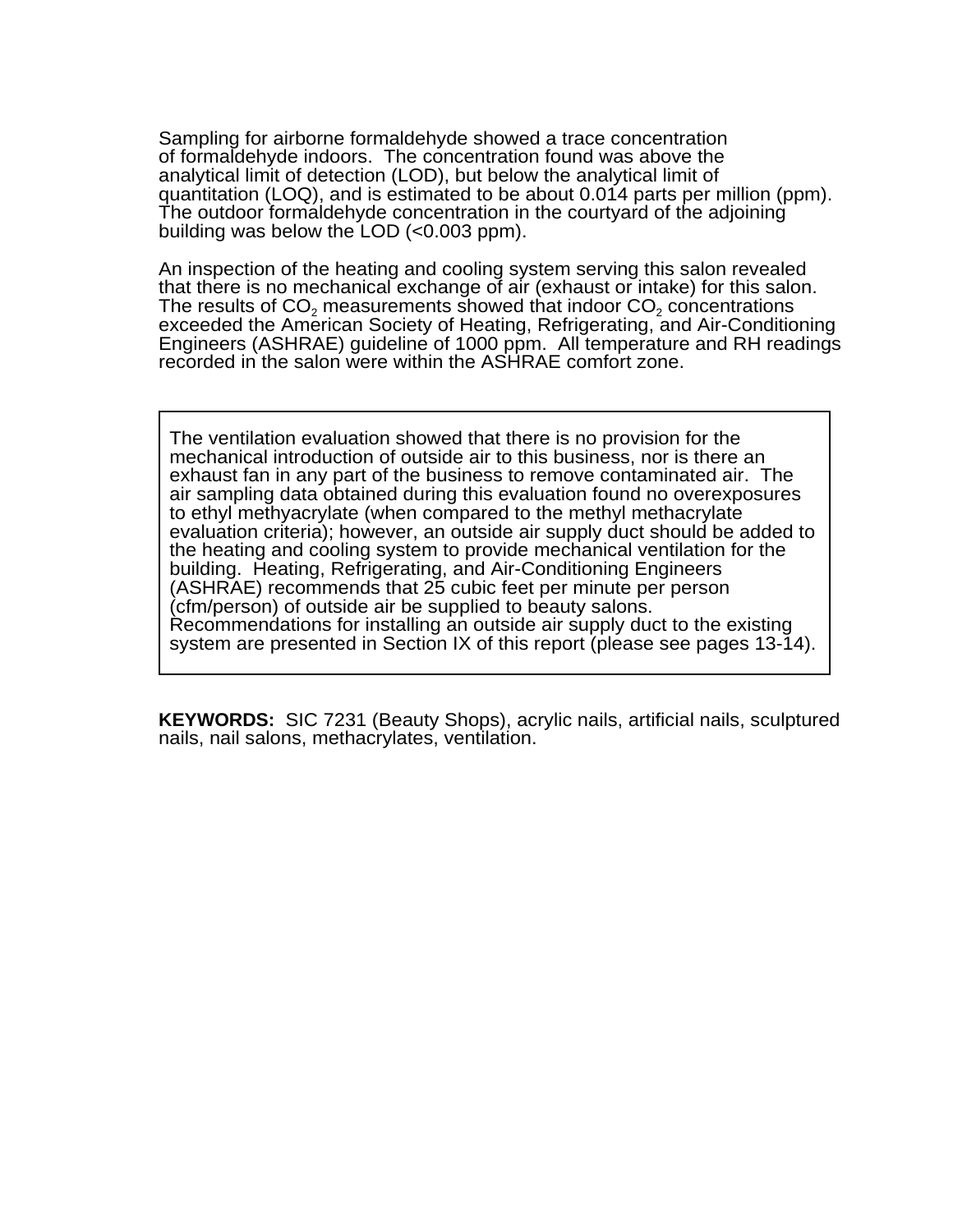## Page 3 - Health Hazard Evaluation Report No. 90-048

## **II. INTRODUCTION**

On November 7, 1989, the National Institute for Occupational Safety and Health (NIOSH) received a request from the owner/operator of the Haute Nails Salon, Norman, Oklahoma, to conduct a Health Hazard Evaluation (HHE) at her artificial nail sculpturing and tanning salon. The requestor was curious about the potential for chemical exposures resulting from the use of nail sculpturing products.

On October 23, 1991, environmental air samples were collected and a ventilation assessment was performed. Long-term general-area air sampling for volatile organic chemicals (VOCs), formaldehyde, and methacrylates was conducted, along with personal breathing-zone (PBZ) air sampling for methacrylates. An evaluation of the ventilation system was also conducted including carbon dioxide (CO<sub>2</sub>), temperature and relative humidity (RH) measurements. Preliminary  $\mathsf{CO}_{2}$ , temperature, and RH results were verbally transmitted at the closing conference on October 23, 1991.

## **III. PROCESS DESCRIPTION**

Haute Nails is an artificial nail sculpturing and tanning salon located on the first floor of a two-story brick building. Other businesses located in the building include a beauty salon, and offices on the second story. The nail salon layout includes a waiting room, two nail tables, four tanning booths, a products display area, and restrooms. The restrooms are located in a common area shared with the neighboring beauty salon. At the time of the NIOSH survey the salon employed two full-time nail sculpturers and four part-time receptionists for the tanning beds. Business hours were from 9:00 a.m. to 9:00 p.m.

This nail and tanning salon is served by an air-conditioning system which provides heating and cooling for the business. The system does not provide for the mechanical exchange of outside air and no exhaust fans are located in the area served by the system. The air-handling unit (AHU) is located in a furnace closet at the rear of the business, and is equipped with a fan, a filter, a naturalgas-fired burner and heat exchanger, and a cooling (evaporator) coil (which is provided with refrigerant from an electric-powered mechanical compressor). The system has a network of supply-air ducts (located above the ceiling) which feed supply-air diffusers mounted in the ceiling, a return-air duct located at the furnace closet near the back of the business (below the closet door is an entry grille for the returning air), and the necessary controls and other hardware. The surrounding businesses and offices are served by separate systems and were not evaluated.

Nail sculpturing procedures performed include: 1) the application of a full set of nails, 2) "fill-ins" - as the natural nail under the artificial nail grows out a fill-in is required about every two weeks, and 3) fixing broken acrylic nails. The amount of time required for each of the three procedures varies; application of a full set of nails required approximately 30 to 40 minutes, fill-ins required approximately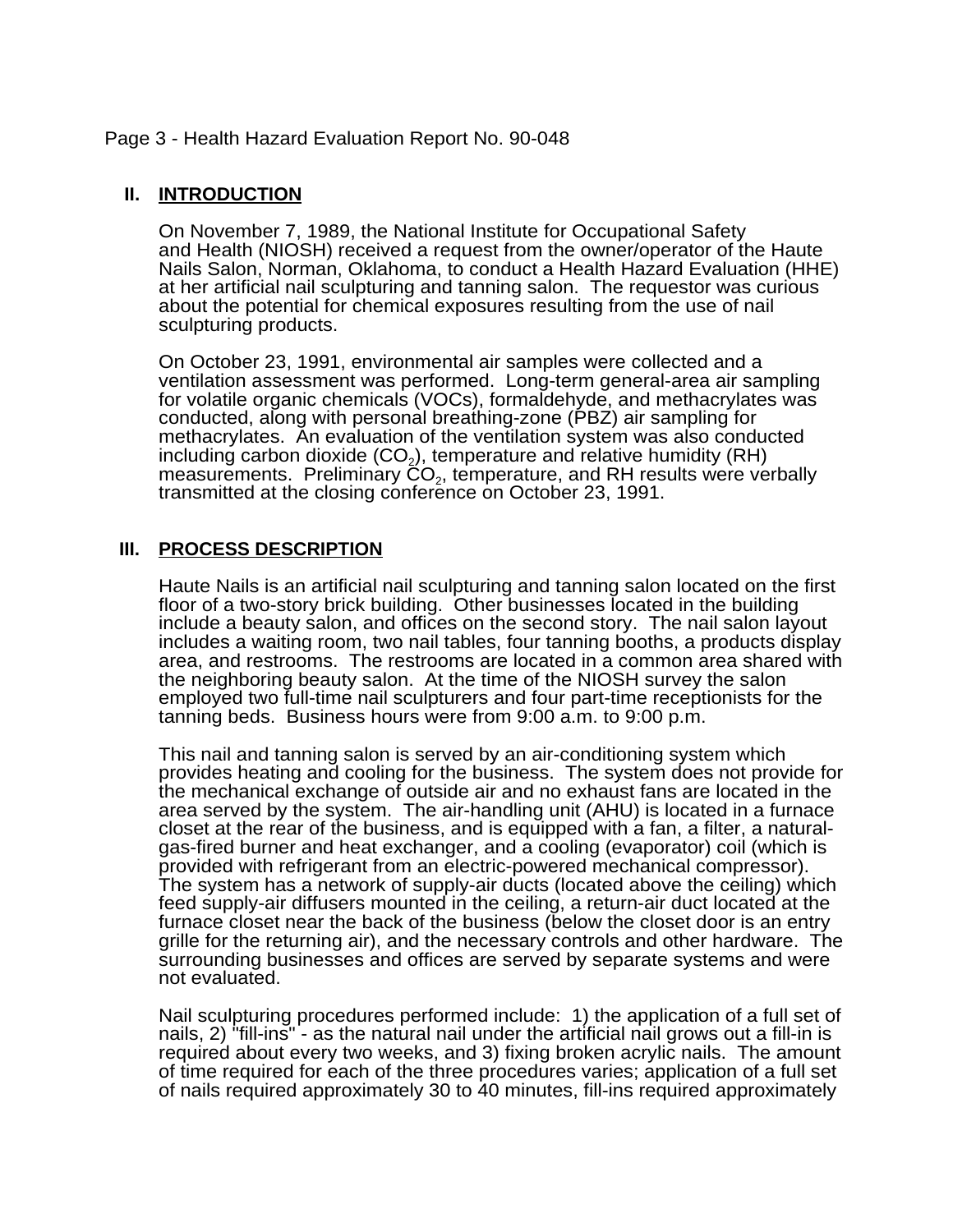## Page 4 - Health Hazard Evaluation Report No. 90-048

15 to 20 minutes, and fixing a single broken nail takes about 5 minutes. Application of a full set of nails requires: removal of old nail polish with a low acetone remover; clipping back loose acrylic nails; filing the nail; applying a primer with disinfectant; applying new acrylic nail using an acrylic polymer powder and an acrylic monomer liquid; filing the newly applied acrylic nails; buffing the nails; and applying new polish (one base coat, two coats of color, one top coat, and a coat of "nail dry" to help the nails dry quicker).

## **IV. EVALUATION DESIGN AND METHODS**

#### A. Industrial Hygiene Sampling

To determine the types of air contaminants that may be present, Material Safety Data Sheets (MSDSs) of the nail sculpturing products used at this salon were obtained and reviewed prior to the environmental air sampling survey. Potential sources of chemical exposures include methacrylates from the acrylic monomer liquid and powdered acrylic polymer, dusts from sanding of the acrylic nails, and solvents contained in the nail polishes and nail polish removers used in the salon.

On October 23, 1991, long-term air samples were collected to determine the airborne concentrations of chemical contaminants generated during the application of artificial nails. Several air sampling pumps, along with the appropriate sampling media, were placed at the two nail sculpturing tables, as close as possible to the breathing-zone of the nail sculpturists. Each sample group included sampling media for qualitative and quantitative screening for VOCs and methacrylates. Short-term PBZ air samples were collected to evaluate personal exposures to methacrylates during the application of acrylic nails; samples were collected during the entire 30-45 minute procedure and also during the 10-12 minute portion of the procedure when the acrylic monomer liquid and polymer powder were being applied to the nails of the customer. Bulk material samples of the acrylic nail sculpturing substances (liquid and powder) used at this salon were also collected for chemical analysis. The heating and cooling system was visually inspected and  $CO<sub>2</sub>$ , temperature, and RH measurements were collected inside the salon, and for comparison, outdoors.

Qualitative and quantitative samples for VOCs were collected on charcoal tubes connected via Tygon® tubing to battery-powered sampling pumps calibrated to provide a volumetric airflow rate of 0.05 liters per minute  $(\ell \text{pm})$ and  $0.1$  (pm, respectively. These samples were analyzed via gas chromatography/mass spectrometry (GC/MS). Qualitative samples were screened for organic chemical compounds and quantitative samples were analyzed for specific compounds as indicated by the results of the qualitative analyses.

Formaldehyde is present in many cosmetic products (e.g., shampoos) as a preservative and is also present in many construction materials, so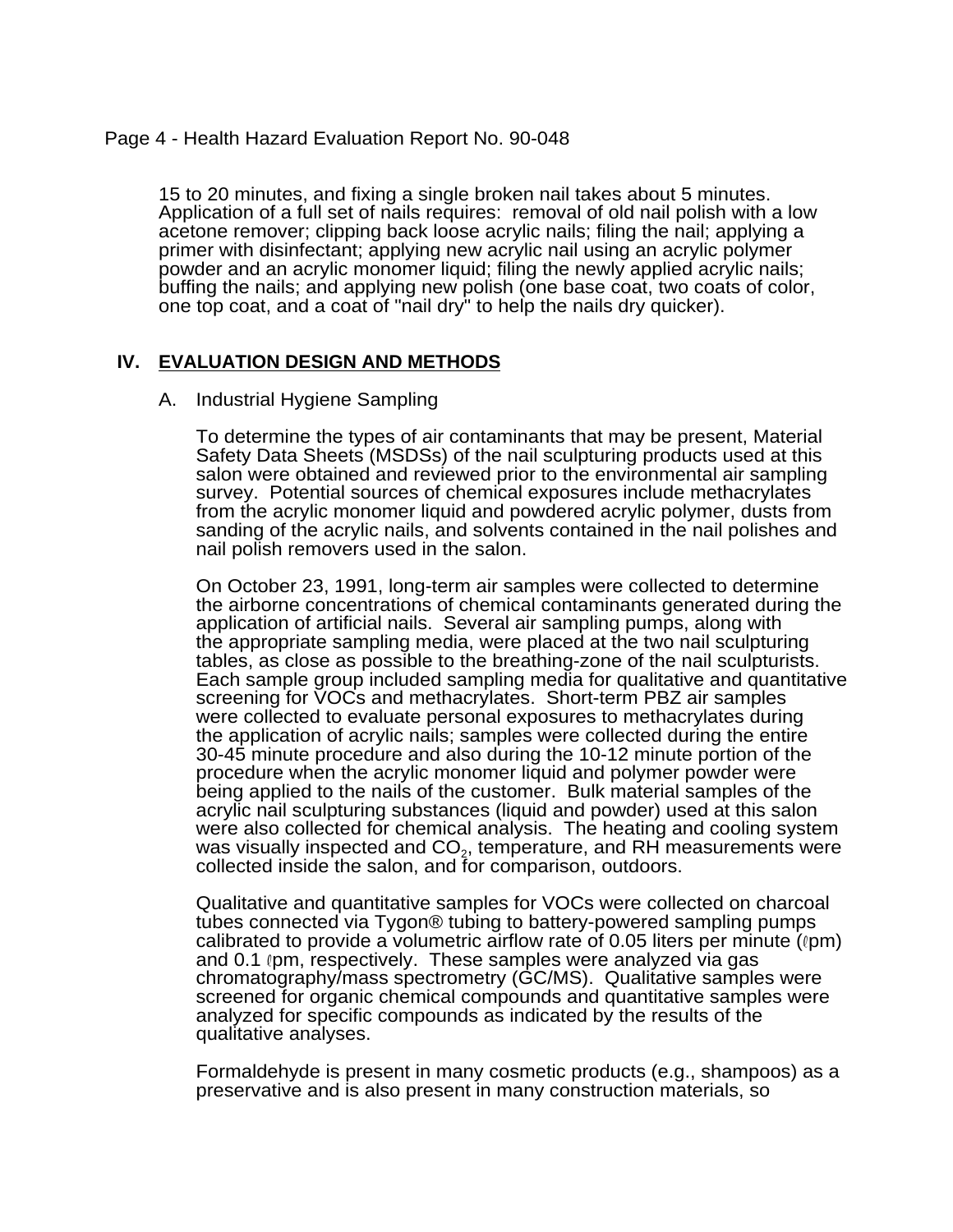## Page 5 - Health Hazard Evaluation Report No. 90-048

sampling for formaldehyde was conducted to assess airborne formaldehyde concentrations in the salon. Two formaldehyde samples were collected; one indoors, at the front center of the nail salon and one outdoors, in the courtyard of the adjoining building. Formaldehyde samples were collected using impingers (containing an aqueous 1% sodium bisulfite solution) connected via Tygon® tubing to battery-powered sampling pumps calibrated to provide a volumetric airflow rate of 1 (pm. Sodium bisulfite solutions were analyzed for formaldehyde by reaction with chromotropic acid and subsequent visible absorption spectrophotometry in accordance with NIOSH Method No. 3500.<sup>(1)</sup>

Bulk material samples of the acrylic nail sculpturing liquid and powder used at this salon were collected and analyzed. Bulk samples were extracted with carbon disulfide, screened by GC, and then analyzed by GC/MS.

B. Ventilation evaluation

NIOSH investigators visually inspected the heating and cooling system serving the salon. The system's performance was further evaluated by collecting CO2, temperature, and RH measurements in the nail sculpturing room, at the reception desk, and outdoors for comparison.

Airborne CO<sub>2</sub> concentrations were measured using a Gastech direct reading Portable  $CO<sub>2</sub>$  Monitor (Model RI411) set in the 60–sec average mode. The air temperature and RH were measured using a hand-held, direct-reading, electronic Vaisala HM34 Humidity and Temperature Meter.

We intended to collect airflow measurements to determine the amount of outside air being introduced to the facility for comparison to the American Society of Heating, Refrigerating and Air-conditioning Engineers (ASHRAE) recommendations, but visual inspection of the system and discussions with the architect indicated that there was no provision for outside air exchange.

## **V. EVALUATION CRITERIA**

## A. Environmental Evaluation Criteria

As a guide to the evaluation of the hazards posed by workplace exposures, NIOSH field staff employ environmental evaluation criteria for assessment of a number of chemical and physical agents. These criteria are intended to suggest levels of exposure to which most workers may be exposed up to 10 hours per day, 40 hours per week for a working lifetime without experiencing adverse health effects. It is, however, important to note that not all workers will be protected from adverse health effects if their exposures are maintained below these levels. A small percentage may experience adverse health effects because of individual susceptibility, a pre-existing medical condition, and/or a hypersensitivity (allergy).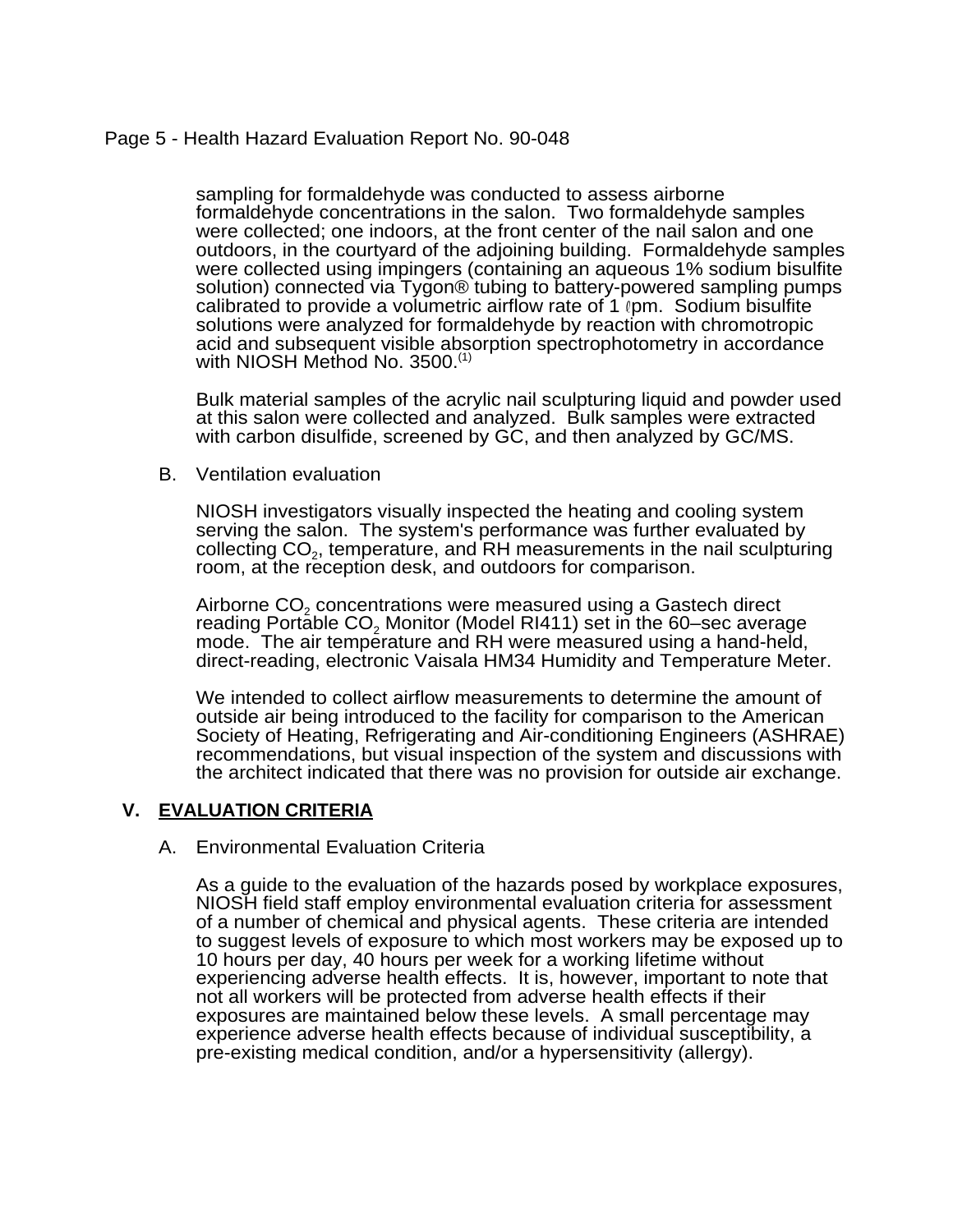## Page 6 - Health Hazard Evaluation Report No. 90-048

In addition, some hazardous substances may act in combination with other workplace exposures, the general environment, or with medications or personal habits of the worker to produce health effects even if the occupational exposures are controlled at the level set by the evaluation criterion. These combined effects are often not considered in the evaluation criteria. Also, some substances are absorbed by direct contact with the skin and mucous membranes, and thus potentially increase the overall exposure. Finally, evaluation criteria may change over the years as new information on the toxic effects of an agent become available.

The primary sources of environmental evaluation criteria for the workplace are: 1) NIOSH recommended exposure limits (RELs),<sup>(2)</sup> 2) the American Conference of Governmental Industrial Hygienists' (ACGIH) Threshold Limit Values (TLVs),<sup>(3)</sup> and 3) the U.S. Department of Labor/Occupational Safety and Health Administration (OSHA) occupational health standards.<sup>(4)</sup> The OSHA standards may be required to take into account the feasibility of controlling exposures in various industries where the agents are used; the NIOSH RELs by contrast, are based primarily on concerns relating to the prevention of occupational disease. In evaluating the exposure levels and the recommendations for reducing these levels found in this report, it should be noted that industry is required by the Occupational Safety and Health Act of 1970 (29 USC 651, et seq.) to meet those levels specified by an OSHA standard.

A time-weighted average (TWA) exposure refers to the average airborne concentration of a substance during a normal 8- to 10-hour workday. Some substances have recommended short-term exposure limits (STEL) or ceiling values which are intended to supplement the TWA where there are recognized toxic effects from high, short-term exposures.

B. Heating Ventilating and Air-Conditioning (HVAC) Systems

The outside air ventilation criteria recommended by NIOSH investigators are those published by ASHRAE in the ASHRAE Standard on Ventilation for Acceptable Indoor Air Quality (ASHRAE 62-1989).<sup>(5)</sup> Table 2 of that document specifies outdoor air requirements for ventilation in commercial facilities. ASHRAE recommends an outdoor air ventilation rate of 25 cubic feet per minute per person (cfm/person) for beauty shops.

C. Temperature and Relative Humidity

The perception of thermal comfort is related to one's metabolic heat production, the transfer of heat to the environment, physiological adjustments, and body temperatures. Heat transfer from the body to the environment is influenced by factors such as temperature, humidity, air movement, personal activities, and clothing. ASHRAE has published guidelines describing thermal environmental conditions for comfort (ASHRAE Standard 55-1981, Thermal Environmental Conditions for Human Occupancy).<sup>(6)</sup> These guidelines are intended to achieve thermal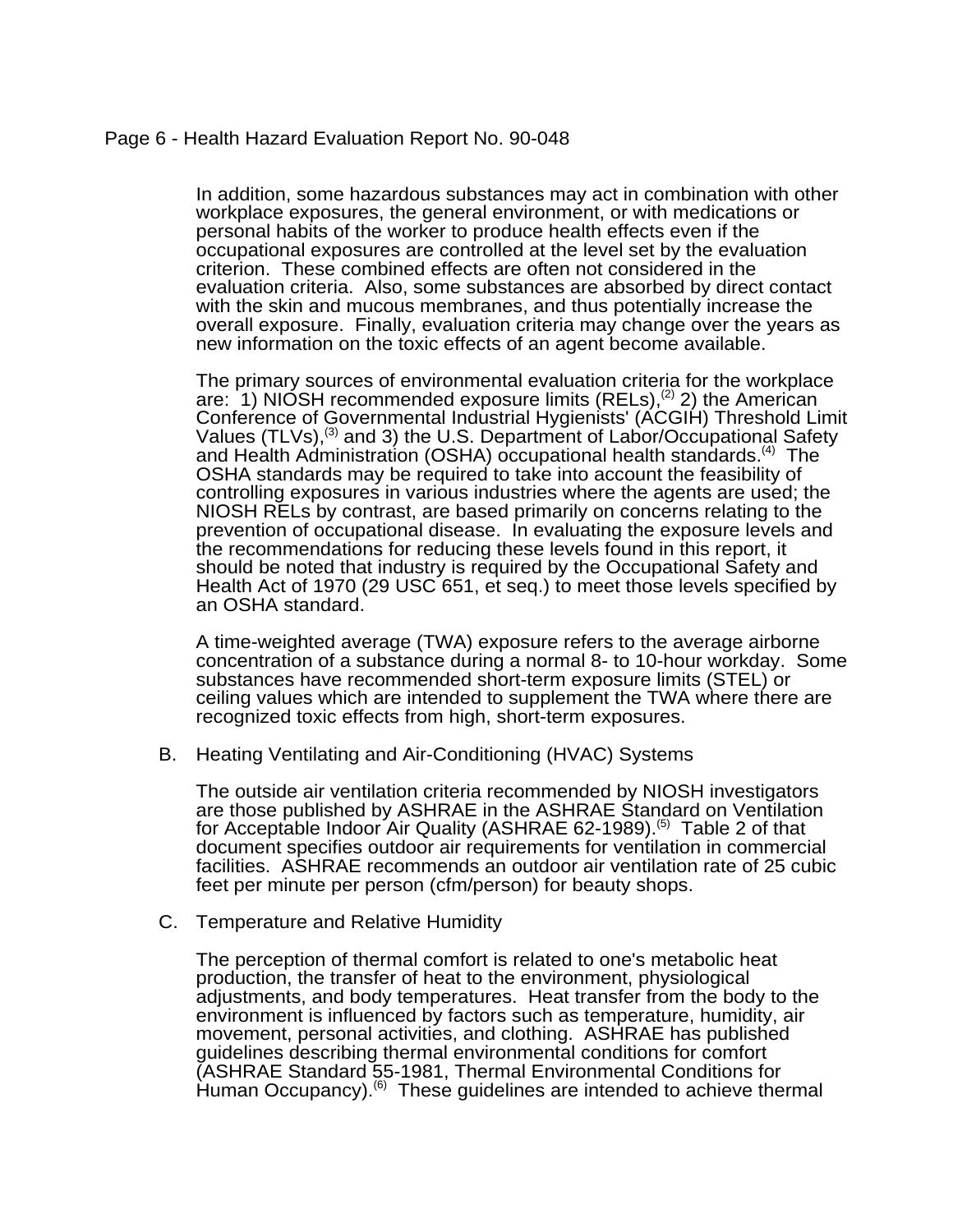## Page 7 - Health Hazard Evaluation Report No. 90-048

conditions that will be found acceptable or comfortable by at least 80% of the population. The temperatures range from 68°F to 74°F in the winter, and from 73°F to 79°F in the summer. The difference between the two is largely due to seasonal clothing selection. ASHRAE recommends that RH be maintained between 30% and 60%.<sup>(5)</sup> Excessive humidity can support the growth of pathogenic and allergenic microorganisms.<sup>(5)</sup>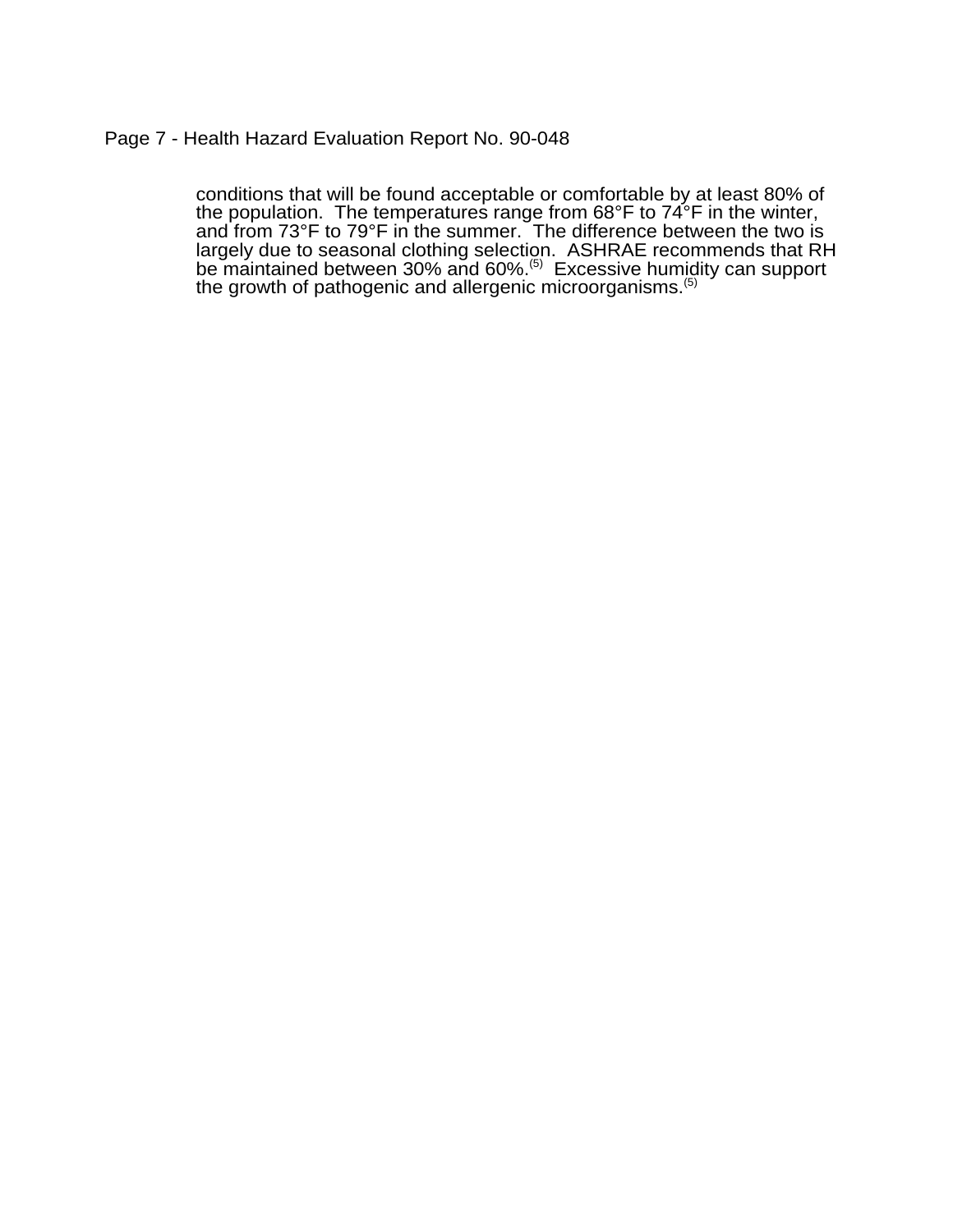### Page 8 - Health Hazard Evaluation Report No. 90-048

#### D. Carbon Dioxide

Carbon dioxide  $(CO<sub>2</sub>)$  is a normal constituent of exhaled breath and, if monitored, may be useful as a screening technique to evaluate whether adequate quantities of fresh air are being introduced into an occupied space. The ASHRAE Standard 62-1989, Ventilation for Acceptable Indoor Air Quality, recommends outdoor air supply rates of 20 cfm/person for office spaces and conference rooms, 15 cfm/person for reception areas, 25 cfm/person for beauty shops, and 60 cfm/person for smoking lounges, and provides estimated maximum occupancy figures for each area.<sup>(5)</sup>

Indoor CO<sub>2</sub> concentrations are normally higher than the generally constant ambient  $CO<sub>2</sub>$  concentration [range 300-350 parts per million (ppm)]. When indoor  $CO<sub>2</sub>$  concentrations exceed 1000 ppm in areas where the only known source is exhaled breath, inadequate ventilation is suspected. Elevated CO2 concentrations suggest that other indoor contaminants may also be increased.

#### E. Methacrylates

The methacrylates are methacrylic esters and are 2-methyl derivatives of acrylic esters. Chemically, they are of the general structure  $CH<sub>2</sub>:C(CH<sub>3</sub>)COOR$ , where "R" represents an organic hydrocarbon group. Biologically, the methacrylates resemble the acrylates, except for their lower reactivity and thus decreased toxicity. This is probably due to steric hindrance by its methyl group and, in turn, decreased rates of membrane transport and systemic translocation.<sup> $(7)$ </sup> However, relatively, the methacrylates are mild to moderate irritants; thus, inhalation and skin and eye contact should be avoided. $(7)$ 

Methyl, ethyl, and isobutyl methyacrylate have been used in various artificial nail sculpturing products. Methyl methacrylate is an irritant of the eyes, skin, and mucous membranes. The toxic effects are due to the monomer; the polymer appears to be inert.<sup>(8)</sup> The OSHA PEL, NIOSH REL and ACGIH TLV for methyl methacrylate are 100 ppm as an 8-hour  $TWA.$   $(3,4,9)$ 

While there are no standards for exposure to ethyl and isobutyl methacrylate it has been suggested that the industrial hygiene recommendations for methyl methacrylate can also be applied to these methacrylates.<sup>(7)</sup>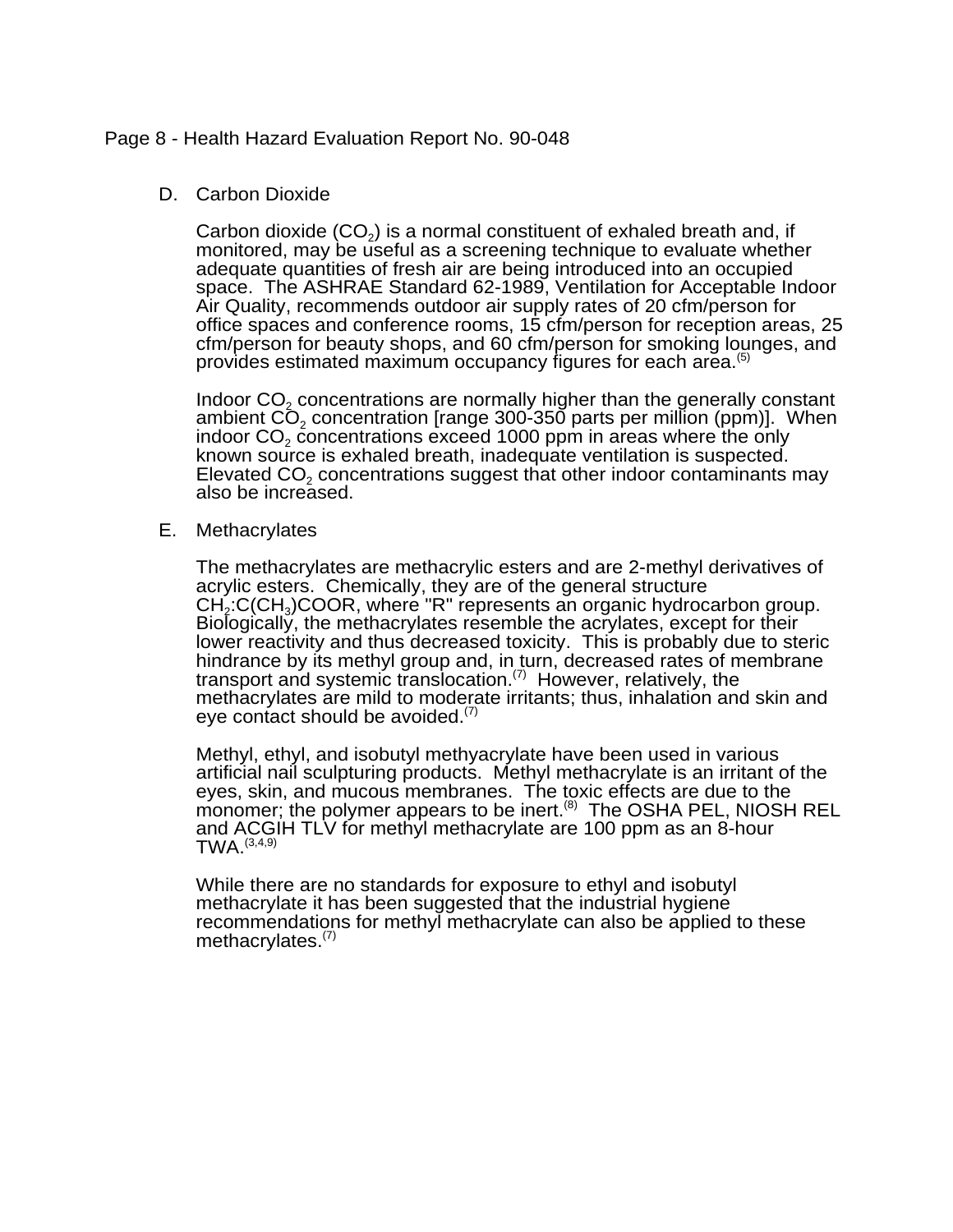#### Page 9 - Health Hazard Evaluation Report No. 90-048

#### F. Ethanol (ethyl alcohol)

Ethanol is an mild irritant of the eyes and mucous membranes. The primary route of exposure is through inhalation; but, it can also affect the body if it comes in contact with the eyes or skin, or by ingestion. The liquid can defat the skin, producing a dermatitis characterized by drying and fissuring.<sup>(10)</sup> The OSHA PEL for ethanol is 1000 ppm averaged over an 8hour work shift.(4) The NIOSH REL is 1000 ppm averaged over a work shift of up to 10 hours per day. $^{(9)}$ 

#### G. Formaldehyde

Formaldehyde is a colorless gas with a strong, pungent odor detectable at low concentrations;<sup>(11,12)</sup> its odor threshold is approximately 0.8 ppm.<sup>(13)</sup> It is commonly utilized as formalin, an aqueous solution containing 37-50% formaldehyde by weight.<sup> $(11)$ </sup> It is widely used in the production of resins, in the manufacture of many other compounds, as a preservative in many beauty products, as a sterilizing agent, and as an embalming fluid.  $(14)$  In some states, the use of formaldehyde cabinet fumigants is required in beauty salons. These fumigants are generally in the form of solid paraformaldehyde tablets or are prepared with formalin solutions (37% formaldehyde).<sup>(15,16)</sup>

Exposure to formaldehyde can occur through inhalation or skin absorption.<sup>(8)</sup> The primary non-carcinogenic effects associated with formaldehyde exposure are irritation of the mucous membranes of the eyes and respiratory tract, and allergic sensitization of the skin. Dermatitis due to skin contact with formaldehyde solutions and formaldehyde-containing resins is a well-recognized problem. Both primary skin irritation and allergic dermatitis have been reported.<sup>(11)</sup>

NIOSH recommends that formaldehyde be handled as a potential occupational carcinogen and that appropriate controls be used to reduce worker exposure to the lowest feasible level. This recommendation is based primarily on a study in which nasal cancers developed in rats and mice following repeated inhalation exposures of approximately 15 ppm formaldehyde.<sup>(17)</sup>

On May 27, 1992, OSHA amended its existing regulation for occupational exposure to formaldehyde to take effect on June 26, 1992. The final amendments lowered the 8-hour PEL for formaldehyde from 1 ppm to an 8-hour TWA of 0.75 ppm.<sup>(18,19)</sup> The amendments also added medical removal protection provisions to supplement the existing medical surveillance requirements for those employees suffering significant eye, nose, or throat irritation; and for those suffering from dermal irritation or sensitization from occupational exposure to formaldehyde. Additional hazard labeling, including a warning that formaldehyde presents a potential cancer hazard, is required where formaldehyde air concentrations, under reasonably foreseeable conditions of use, may potentially exceed 0.5 ppm.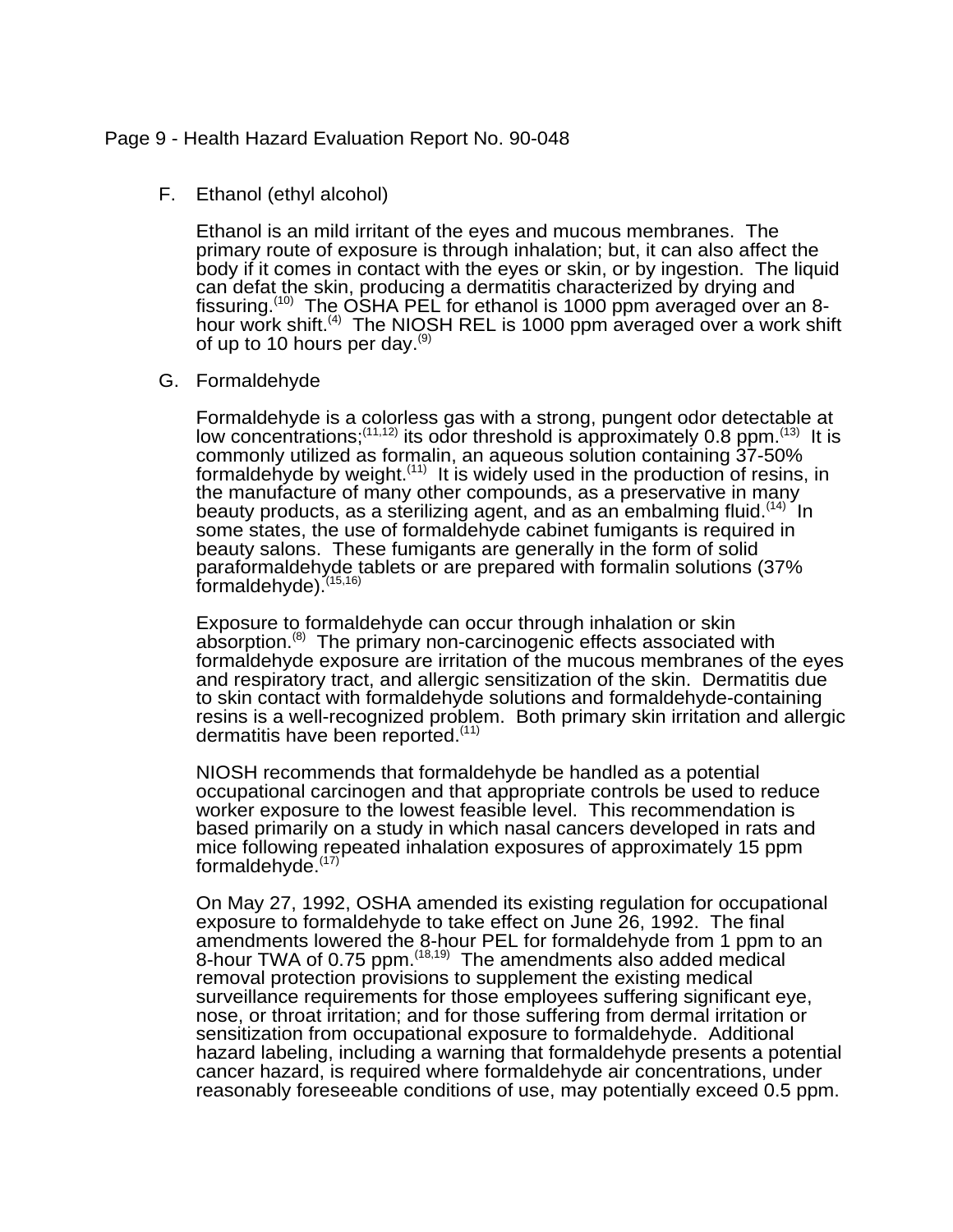## Page 10 - Health Hazard Evaluation Report No. 90-048

The final amendment also provides for annual training of all employees exposed to airborne formaldehyde concentrations of 0.1 ppm or higher.(19)

#### **VI. RESULTS**

#### A. Industrial Hygiene Sample Results

Qualitative samples collected at the two nail sculpturing tables were screened for VOCs and quantitative samples were analyzed for specific VOCs as indicated by the results of the qualitative analyses. Qualitative sample results indicated that the major chemical compounds present were acetone, *n*-butyl acetate, ethyl acetate, ethyl methyacrylate, toluene, and 1,1,1-trichloroethane. Acetone is found in nail polish removers; ethyl acetate, *n*-butyl acetate and toluene are found in nail polishes; ethyl methacrylate is found in the liquid and powdered acrylic nail products; and 1,1,1-trichloroethane is contained in many cleaning compounds. The results of quantitative air samples collected showed that the highest concentrations of acetone, *n*-butyl acetate, ethyl acetate, ethyl methacrylate, toluene, and 1,1,1-trichloroethane, detected ranged from 0.3% to 5.3% of the applicable criteria.

Analyses of the bulk material samples showed that the nail sculpturing products (liquid and powder) used at this salon contained methyl and ethyl methacrylate and an unspecified methacrylate ester that was quantitated against isobutyl methyacrylate.

Samples collected for airborne methacrylates were analyzed for methyl, ethyl, and isobutyl methacrylate based on the results of bulk material analyses of the nail sculpturing products. Ethyl methacrylate was detected on all nine air samples collected for the methacrylates as shown in Table I. Methyl methacrylate and isobutyl methacrylate were not detected on any of the samples collected. Six long-term samples collected at the nail sculpturing tables (three at each table) showed ethyl methacrylate concentrations ranging from 10.3 milligrams per cubic meter (mg/m<sup>3</sup>) to 14.1 mg/m<sup>3</sup>. The combined TWA concentration for the area sample collected at nail sculpturing table #1 was calculated to be 10.7 mg/m<sup>3</sup> and the full-shift TWA concentration for the area sample collected at table #2 was 12.5 mg/m $^3$ .

Short-term PBZ air samples showed that the nail sculptor at table #1 was exposed to an ethyl methacrylate concentration of 128 mg/m<sup>3</sup> during a 7-minute time period when the acrylic liquid and powder was being applied; and, the nail sculptor at table #2 was exposed to an ethyl methacrylate concentration of  $78.9$  mg/m<sup>3</sup> during a 14-minute period when the acrylic liquid and powder was being applied. One sample collected during an entire nail sculpturing procedure, from start to finish (37 minutes), showed a minimum airborne ethyl methacrylate concentration of 18.9 mg/m<sup>3</sup>. It must be emphasized that the reported concentration is a minimum concentration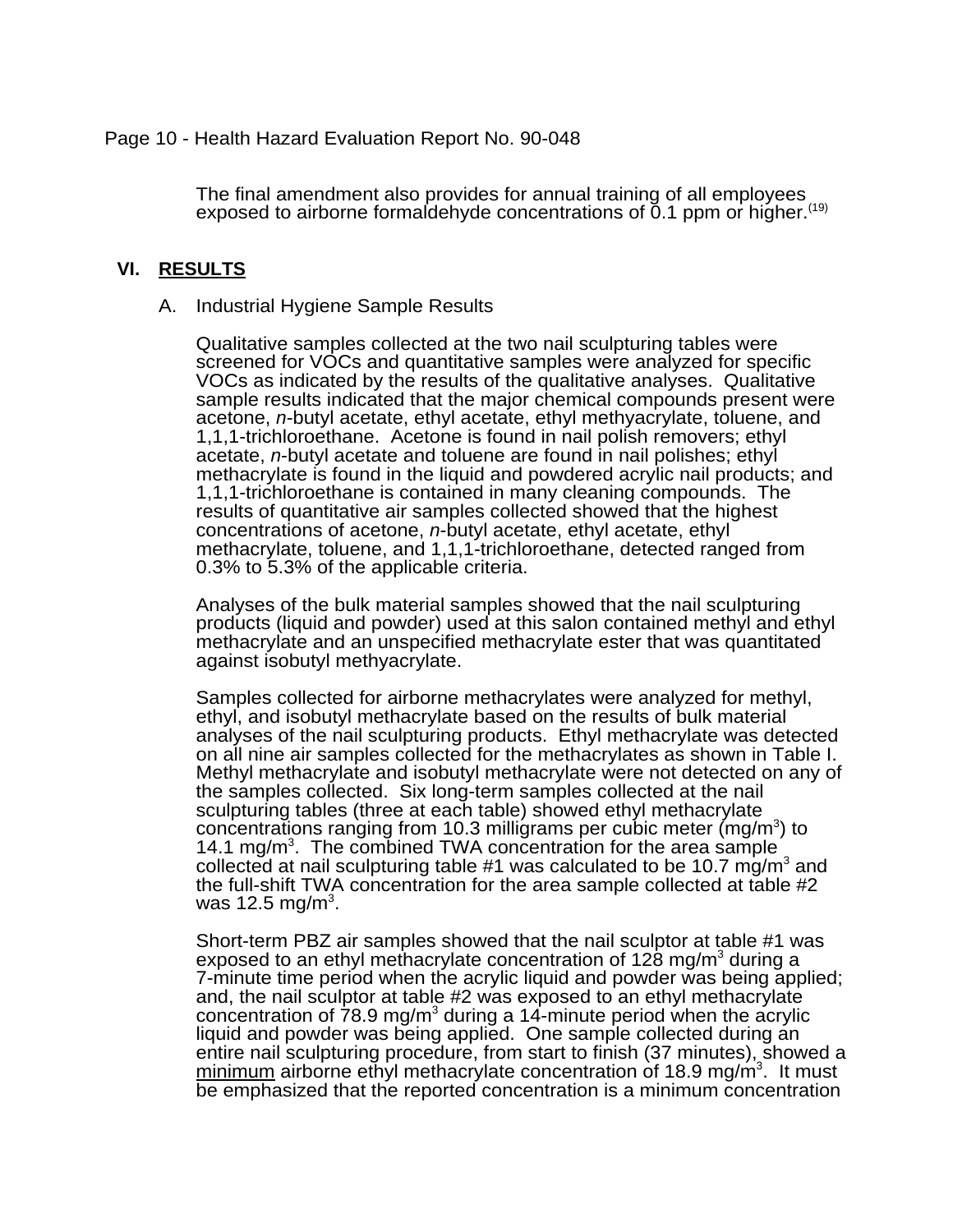## Page 11 - Health Hazard Evaluation Report No. 90-048

because a portion of the sample was lost and the actual concentration is likely higher. Currently their are no standards for exposure to ethyl methyacrylate; but, when compared to the criteria for methyl methacrylate all sample results were below the OSHA PEL and ACGIH TLV of 410 mg/m $^3$  as an 8-hour TWA, and the NIOSH REL of 410 mg/m $^3$  for up to a 10hour TWA.

Sample results showed a trace concentration of airborne formaldehyde indoors. The sample was collected near the front center of the nail salon and the concentration found was above the analytical limit of detection (LOD) but below the limit of quantitation (LOQ) and is estimated to be about 0.014 ppm. The outdoors formaldehyde concentration in the courtyard of the adjoining building was below the LOD (<0.003 ppm).

#### B. Ventilation Evaluation Results

An inspection of the heating and cooling system serving this salon revealed that there is no provision for the mechanical induction of outside air for this salon, nor is any air exhausted to the outside. Further inspection indicated the air filters had been incorrectly installed and the condensate drain traps overflowed in the past. Many items were stored in the area immediately in front of the return air grille leading to the air-handling unit (AHU) closet; thus, restricting the return airflow.

At the time of the survey the salon was occupied by eight to 12 persons at most times; two full-time nail sculptors, plus one client for each nail sculptor, one to two receptionists, and one to four tanning customers at most times. The results of  $CO<sub>2</sub>$  measurements showed indoor  $CO<sub>2</sub>$ concentrations of 1200 ppm to 1500 ppm and indicate the indoor  $CO<sub>2</sub>$ concentrations rose during the day. The  $CO<sub>2</sub>$  concentrations measured indoors exceeded the ASHRAE guideline of 1000 ppm. Outdoor CO<sub>2</sub> concentrations were within the normal range for outdoor environments and ranged from 275 ppm to 300 ppm.

Indoor temperature and RH readings were collected at two locations in the salon; one near the reception desk and the other between the two nail sculpturing tables. All indoor air temperatures were between 75°F and 76°F with relative humidities of 42% to 44%. The outdoor temperature was 81°F to 83°F with relative humidities readings of 51% to 58%. All temperature and RH readings recorded in the salon were within the ASHRAE comfort zone.

## **VII. DISCUSSION**

Products used for sculptured nails and manicures contain chemical ingredients which can have toxic effects at high levels. Acetone is found in nail polish removers; ethyl acetate, *n*-butyl acetate and toluene are found in nail polishes;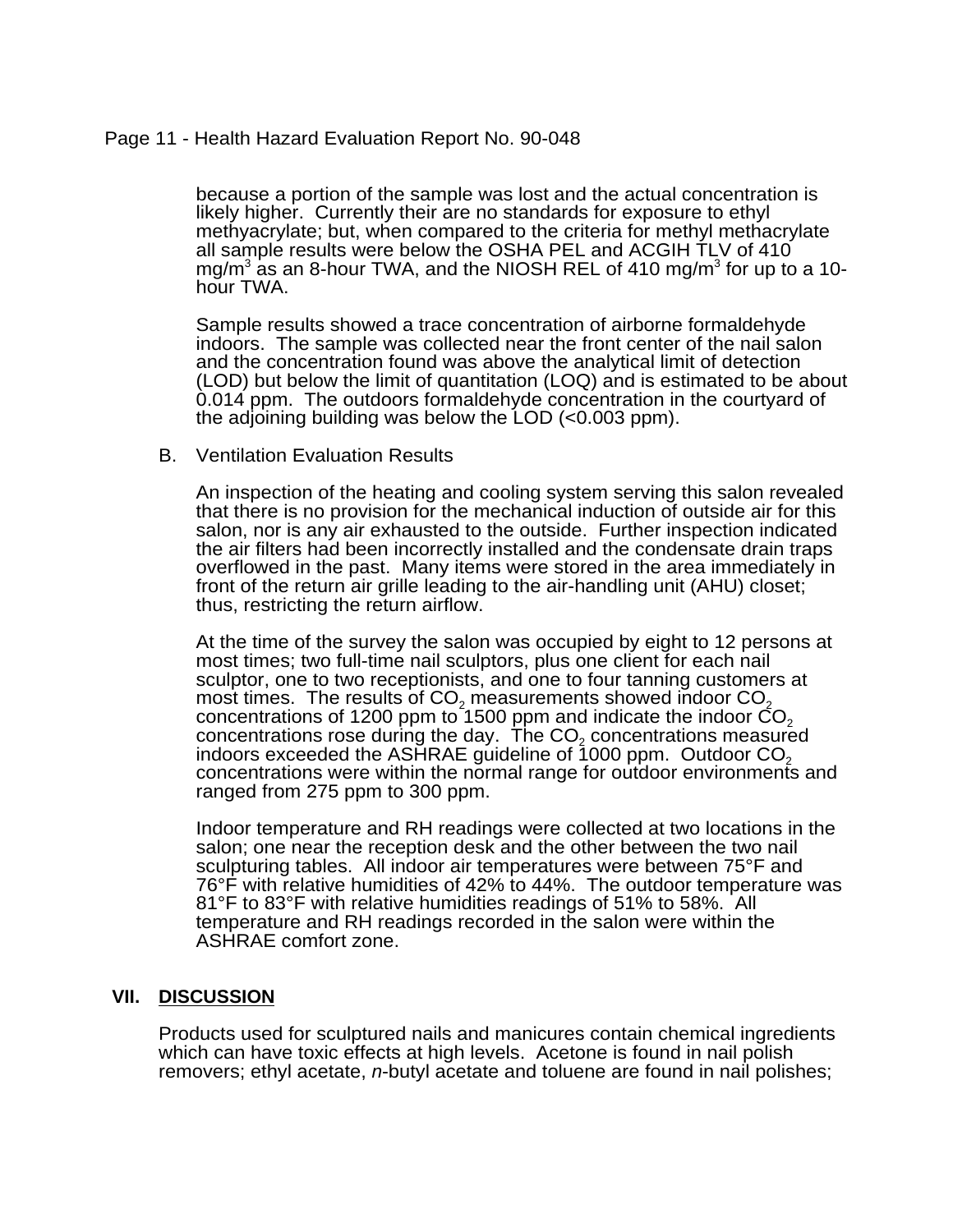## Page 12 - Health Hazard Evaluation Report No. 90-048

and ethyl, methyl, and isobutyl methacrylate have been identified in various brands of liquid (monomer) and powdered (polymer) acrylic nail products.

The nail sculpturing technique was developed in the early 1970s. The first sculptured nail products marketed in the United States contained methyl methacrylate monomer, which manicurists began applying to fingernails to strengthen and lengthen them.<sup>(20,21)</sup> The use of these products resulted in consumer complaints of allergic contact dermatitis of the nail beds and fingers, nails dystrophy, and inflammation of the tissue surrounding the nail (paronychia).<sup>(20,21)</sup> Subsequently, the U.S. Food and Drug Administration (FDA) banned the use of the methyl methacrylate monomer in nail products in 1974.<sup>(20,21)</sup> Since then other methacrylates (i.e., ethyl, butyl, isobutyl) have been substituted in these artificial nail products. There are indications; however, that methyl methacrylate continues to be used despite the FDA ban.<sup>(21)</sup>

The airborne concentrations of ethyl methacrylate found in this salon were all below the evaluation criteria for methyl methacrylate. The evaluation criteria for methyl methacrylate was used for comparison because there are no existing standards for ethyl methacrylate, and it has been suggested that the toxicity of the two methacrylates are similar, so the evaluation criteria for methyl methacrylate may be applicable to ethyl methacrylate and isobutyl methacrylate.<sup>(7,20,21)</sup>

VOC air sampling results indicated that the concentrations detected were below the applicable environmental criteria, and employees did not report any symptoms related to the use of the nail products. However, an inspection of the ventilation system indicated that there was no provision for the mechanical induction of outside air to the salon. ASHRAE recommends that 25 cfm/person of outdoor air be supplied to beauty salons. The introduction of outdoor air to this salon would aid in further diluting the airborne concentration of chemical ingredients contained in the products used.

## **VIII. CONCLUSIONS**

The ventilation evaluation showed that there is no provision for the induction of outside air to this business, nor is there an exhaust fan in any part of the business to remove potentially-contaminated air. While the air sampling data obtained during this evaluation indicated that no exposures occurred that were higher than existing industrial evaluation criteria, an outside air supply duct should be added to the heating and cooling system to provide mechanical ventilation for the building.

## **IX. RECOMMENDATIONS**

1. An outside air supply duct should be added to the heating and cooling system to provide for the mechanical introduction of outside air to the salon. The total quantity of outside air supplied to the salon should be based on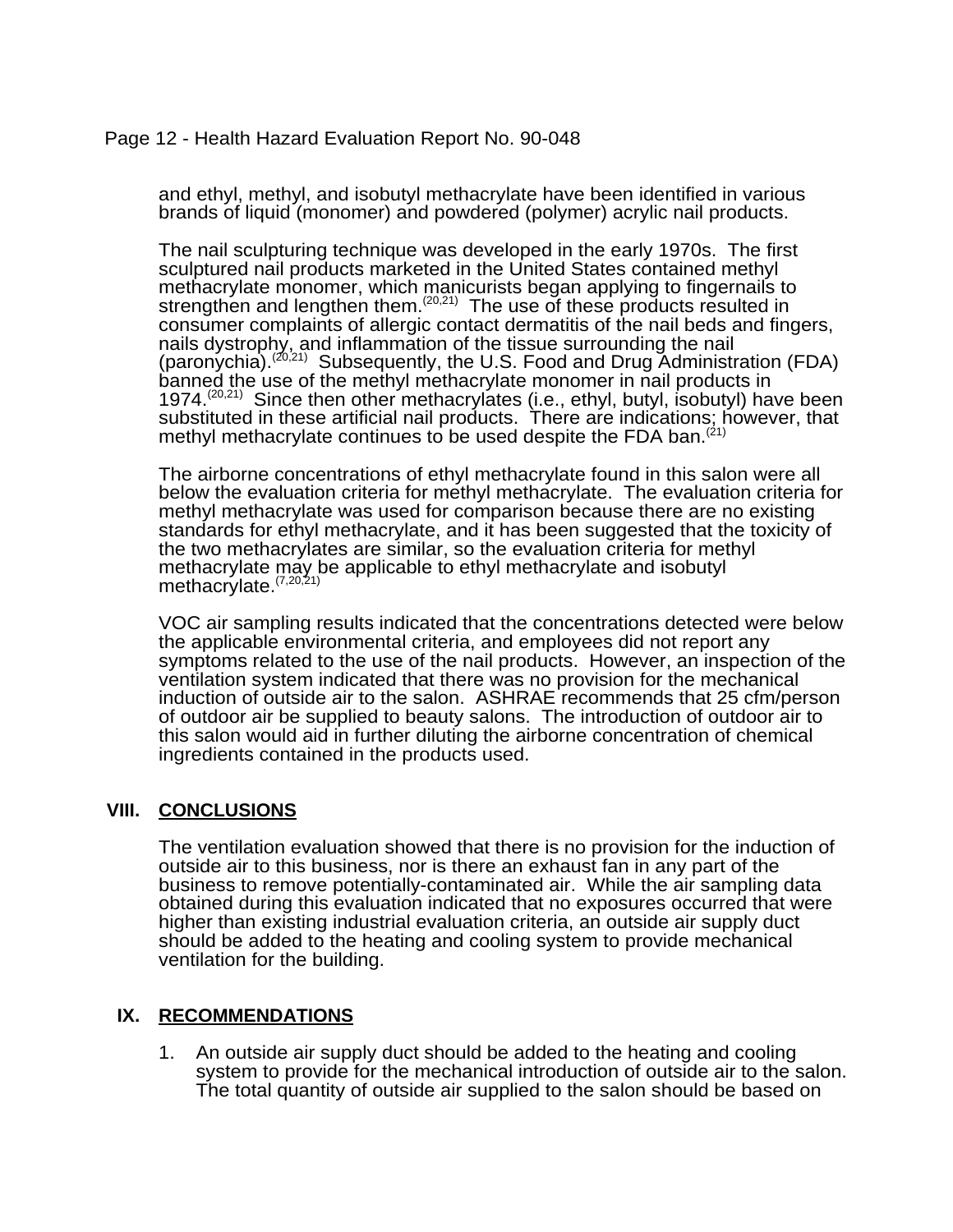## Page 13 - Health Hazard Evaluation Report No. 90-048

the ASHRAE recommendation of 25 cfm/person, using the maximum number of customers and employees expected in the salon at any given time. The building owner should retain the services of a qualified mechanical contractor to design and install this feature; to avoid overpressurizing the salon it may be necessary to add exhaust fans (the contractor should evaluate whether mechanical exhaust fans are needed to compensate for the outside air inducted). After the modifications are complete, the air-conditioning system fan control (and those for the exhaust systems employed) must be placed in the "on" position whenever the salon is occupied. If the air-conditioning system fan control is left in the "auto" position, the fan will cycle off and on with the burner or air-conditioning compressor based on thermostat demand, and ventilation (outside air exchange) will be intermittent.

- 2. The heating, ventilating, and air-conditioning systems serving the other spaces of the building (i.e., the adjacent beauty salon and the office spaces above the nail salon) should be considered by the mechanical contractor along with the system in Haute Nails to assure that the modifications recommended above do not lead to the migration of air contaminants from Haute Nails to the other spaces. Although it is desirable for the salons to be maintained under slight "positive pressure" with respect to the outdoors (that is, with the outside-air intake rate slightly exceeding the exhaust-air flowrate), the offices must then be maintained under somewhat greater positive pressure so that they are "positive" with respect to the salons. In general, the recommendations which have been offered in regard to the nail salon also apply to the beauty salon located in the building. The beauty salon should also have an outside air supply of 25 cfm/person as recommended by ASHRAE, and the offices' spaces should meet the ASHRAE requirement of 20 cfm/person for office spaces.
- 3. Cleaning of the AHUs within the salon should be performed on a regular maintenance schedule. The filters should be changed regularly, and the evaporator coils and condensate drains should be cleaned routinely to prevent the accumulation of standing water, which could provide a medium for the growth of microorganisms that could enter the airstream and affect the indoor air quality. A record of all cleaning performed should be kept and any potential problems promptly corrected.
- 4. The area immediately in front of the return air grille leading to the AHU closet should not be used as a storage area.
- 5. An inventory of all products used in the salon should be conducted and Material Safety Data Sheets (MSDSs) of all products used should be obtained from the manufacturer or distributor. An assessment of the toxicity of the individual products should then be conducted and the employees informed of the potential hazards involved.
- 6. Nail sculptors should receive regular and repeated education about the potential hazards associated with the use of these products and the proper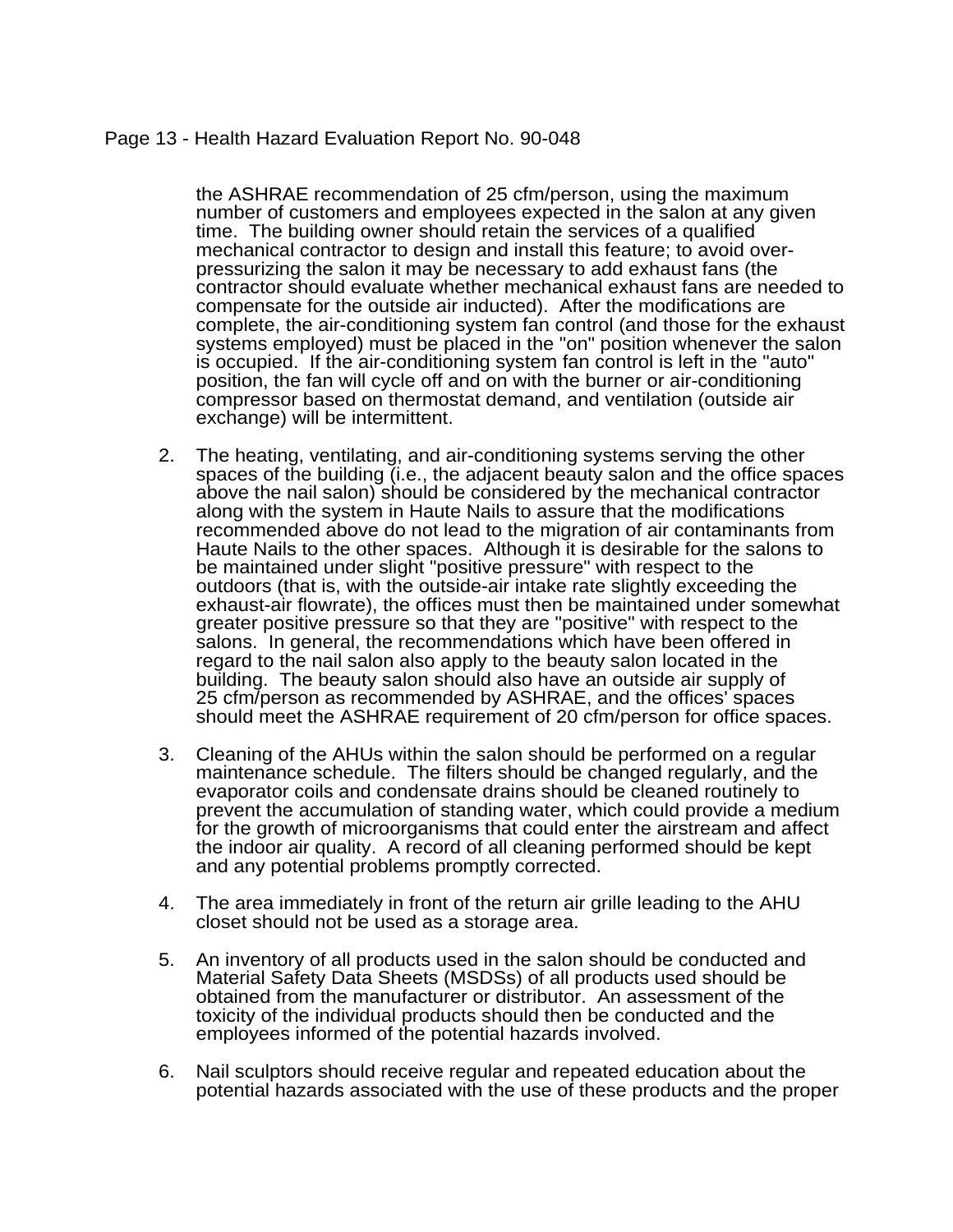### Page 14 - Health Hazard Evaluation Report No. 90-048

precautions necessary when using these products. Nail sculptors should remain aware of work practices, such as handwashing and the wearing of protective gloves or barrier creams, to minimize exposure to chemical compounds.<sup>(22)</sup> Good personal hygiene should be practiced, such as washing of the hands with mild soap and water to remove potentially irritating dusts prior to taking breaks. Additionally, smoking, eating, or drinking should be prohibited at nail sculpturing tables, and smoking should be prohibited anywhere in the salon.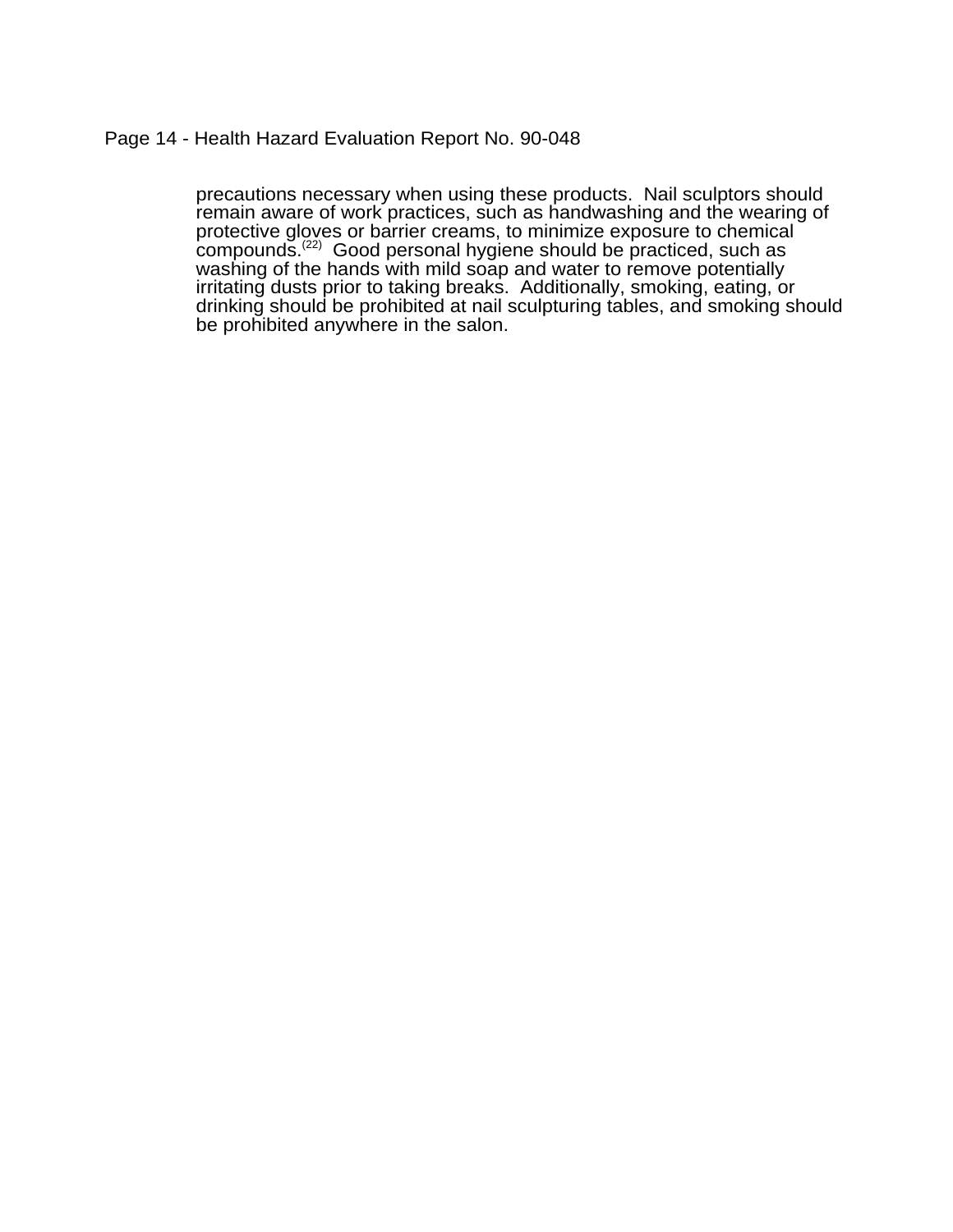## Page 15 - Health Hazard Evaluation Report No. 90-048

## **X. REFERENCES**

- 1. NIOSH [1984]. NIOSH manual of analytical methods. 3rd Edition. Cincinnati, OH: U.S. Department of Health and Human Services, Public Health Service, Centers for Disease Control, National Institute for Occupational Safety and Health, DHHS (NIOSH) Publication No. 84-100.
- 2. CDC [1988]. NIOSH recommendations for occupational safety and health standards 1988. Atlanta, GA: U.S. Department of Health and Human Services, Public Health Service, Centers for Disease Control, National Institute for Occupational Safety and Health. MMWR 37 (suppl S-7).
- 3. ACGIH [1991]. 1991-1992 Threshold limit values for chemical substances and physical agents and biological exposure indices. Cincinnati, OH: American Conference of Governmental Industrial Hygienists.
- 4. Code of Federal Regulations [1989]. OSHA Table Z-1. 29 CFR 1910.1000. Washington, D.C. U.S. Government Printing Office, Federal Register.
- 5. ASHRAE [1989]. Ventilation for acceptable indoor air quality. Atlanta, Georgia: American Society of Heating, Refrigerating, and Air conditioning Engineers. ANSI/ASHRAE Standard 62-1989.
- 6. ASHRAE [1981]. Thermal environmental conditions for human occupancy. Atlanta, Georgia: American Society of Heating, Refrigerating, and Air Conditioning Engineers. ANSI/ASHRAE Standard 55-1981.
- 7. Sandmeyer EE, Kirwin CJ [1981]. Ester. Chapter 33. In: Clayton GD, Clayton FE, eds. Patty's Industrial Hygiene and Toxicology. 3rd rev. ed. Vol. 2A, Toxicology. New York, NY: Wiley-Interscience Publishers, pp 2298-2302.
- 8. Proctor NH, Hughes, ML [1988]. Chemical hazards of the workplace. 2nd ed. Philadelphia: J.B. Lippincott Co.
- 9. NIOSH [1988]. NIOSH testimony on the Occupational Safety and Health Administration's proposed rule on air contaminants, August 1, 1988, OSHA Docket No. H-020. Cincinnati, OH: U.S. Department of Health and Human Services, Public Health Service, Centers for Disease Control, National Institute for Occupational Safety and Health, DHHS (NIOSH).
- 10. NIOSH [1977]. Occupational diseases a guide to their recognition. Cincinnati, OH: U.S. Department of Health, Education, and Welfare, Public Health Service, Center for Disease Control, National Institute for Occupational Safety and Health, DHEW (NIOSH) Publication No. 77-181.
- 11. NIOSH [1977]. Criteria for a recommended standard--occupational exposure to formaldehyde. Cincinnati, OH: U.S. Department of Health, Education, and Welfare, Public Health Service, Center for Disease Control,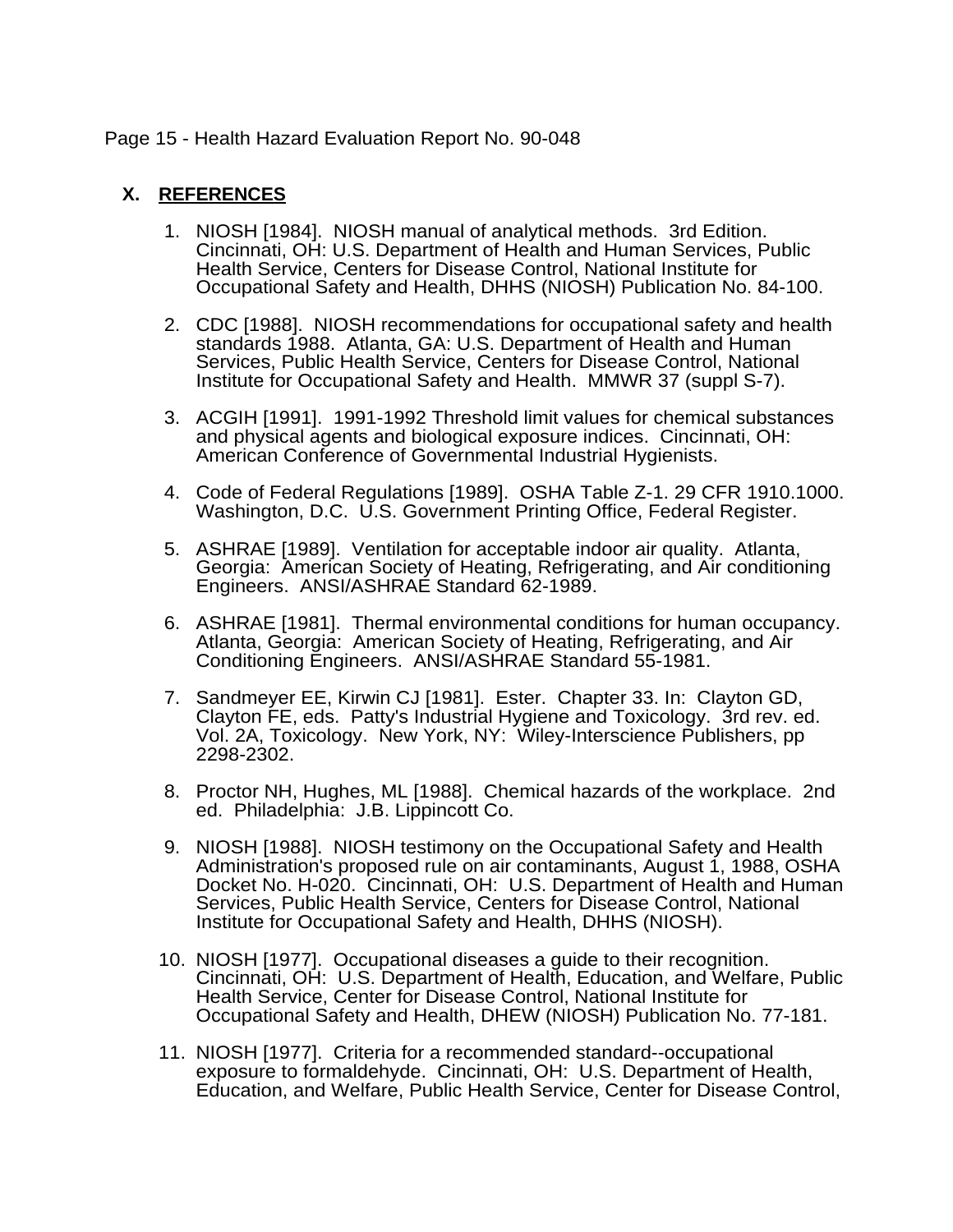#### Page 16 - Health Hazard Evaluation Report No. 90-048

National Institute for Occupational Safety and Health, DHEW (NIOSH) Publication No. 77-126.

- 12. NIOSH [1988]. Occupational safety and health guidelines for chemical hazards. Cincinnati, OH: U.S. Department of Health and Human Services, Public Health Service, Centers for Disease Control, National Institute for Occupational Safety and Health, DHHS (NIOSH) Publication No. 89-104, Supplement II-OHG.
- 13. Amoore JE, Hautala E [1983]. Odor as an aid to chemical safety: odor thresholds compared with threshold limit values and volatilities for 214 industrial chemicals in air and water dilution. J Appl Tox 3:272-290.
- 14. ACGIH [1990]. 1989 Supplementation documentation-formaldehyde. American Conference of Governmental Industrial Hygienist (ACGIH), Appl Occup Environ Hyg *5*:383-389.
- 15. NIOSH [1990]. Hazard evaluation and technical assistance: Buckeye Hills Career Center, Rio Grande, OH. Cincinnati, OH: U.S. Department of Health and Human Services, Public Health Service, Centers for Disease Control, National Institute for Occupational Safety and Health, NIOSH Report No. 88-153-2072.
- 16. NIOSH [1991]. Hazard evaluation and technical assistance: Northwest Vocational School, Cincinnati, OH. Cincinnati, OH: U.S. Department of Health and Human Services, Public Health Service, Centers for Disease Control, National Institute for Occupational Safety and Health, NIOSH Report No. 88-153-2072.
- 17. NIOSH [1986]. Current Intelligence Bulletin 34: Formaldehyde: evidence of carcinogenicity. Cincinnati, OH: U.S. Department of Health and Human Services, Public Health Service, Centers for Disease Control, National Institute for Occupational Safety and Health, DHHS (NIOSH Publication no. 86-122).
- 18. Code of Federal Regulations [1987]. Amended formaldehyde standard. 29 CFR 1910.1048. Fed Reg 52 (233). Washington, D.C.: U.S. Government Printing Office, Federal Register.
- 19. 57 Fed. Reg. 22290 [1992]. Occupational Safety and Health Administration: occupational exposure to formaldehyde; final rule. (To be codified at 29 CFR 1910.1048.)
- 20. Hiipakka D, Samimi G [1987]. Exposure of acrylic fingernail sculptors to organic vapors and methacrylate dusts. Am Ind Hyg Assoc J 48(3):230- 237.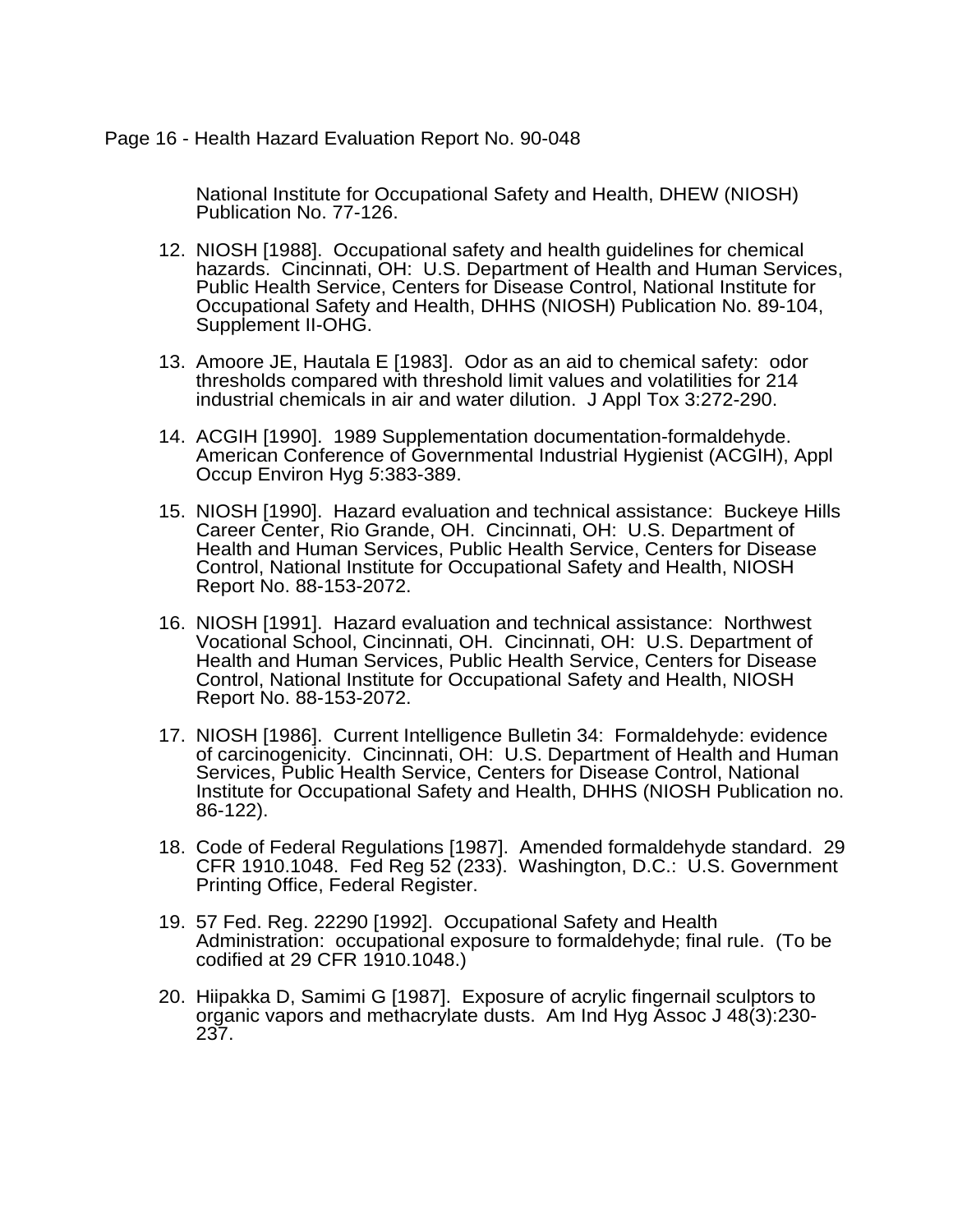Page 17 - Health Hazard Evaluation Report No. 90-048

- 21. Froines JR, Garabrant DH [1986]. Quantitative evaluation of manicurists exposure to methyl, ethyl, and isobutyl methacrylate during production of synthetic fingernails. Appl. Ind. Hyg. 2:70-74.
- 22. Code of Federal Regulations [1991]. OSHA general industry standards: hazard communication. 29 CFR 1910.1200. Washington, D.C: U.S. Government Printing Office, Federal Register.

## **XI. AUTHORSHIP AND ACKNOWLEDGEMENTS**

| Report Prepared by:    | Daniel Almaguer, M.S.<br><b>Industrial Hygienist</b><br><b>Industrial Hygiene Section</b>                                                                                                                                                                    |  |
|------------------------|--------------------------------------------------------------------------------------------------------------------------------------------------------------------------------------------------------------------------------------------------------------|--|
|                        | Leo M. Blade, M.S.E.E., C.I.H.<br><b>Industrial Hygiene Engineer</b><br><b>Industrial Hygiene Section</b><br><b>Hazard Evaluations and Technical</b><br><b>Assistance Branch</b><br>Division of Surveillance, Hazard<br><b>Evaluations and Field Studies</b> |  |
| Document formatted by: | Donna M. Humphries<br><b>Office Automation Assistant</b><br><b>Industrial Hygiene Section</b>                                                                                                                                                                |  |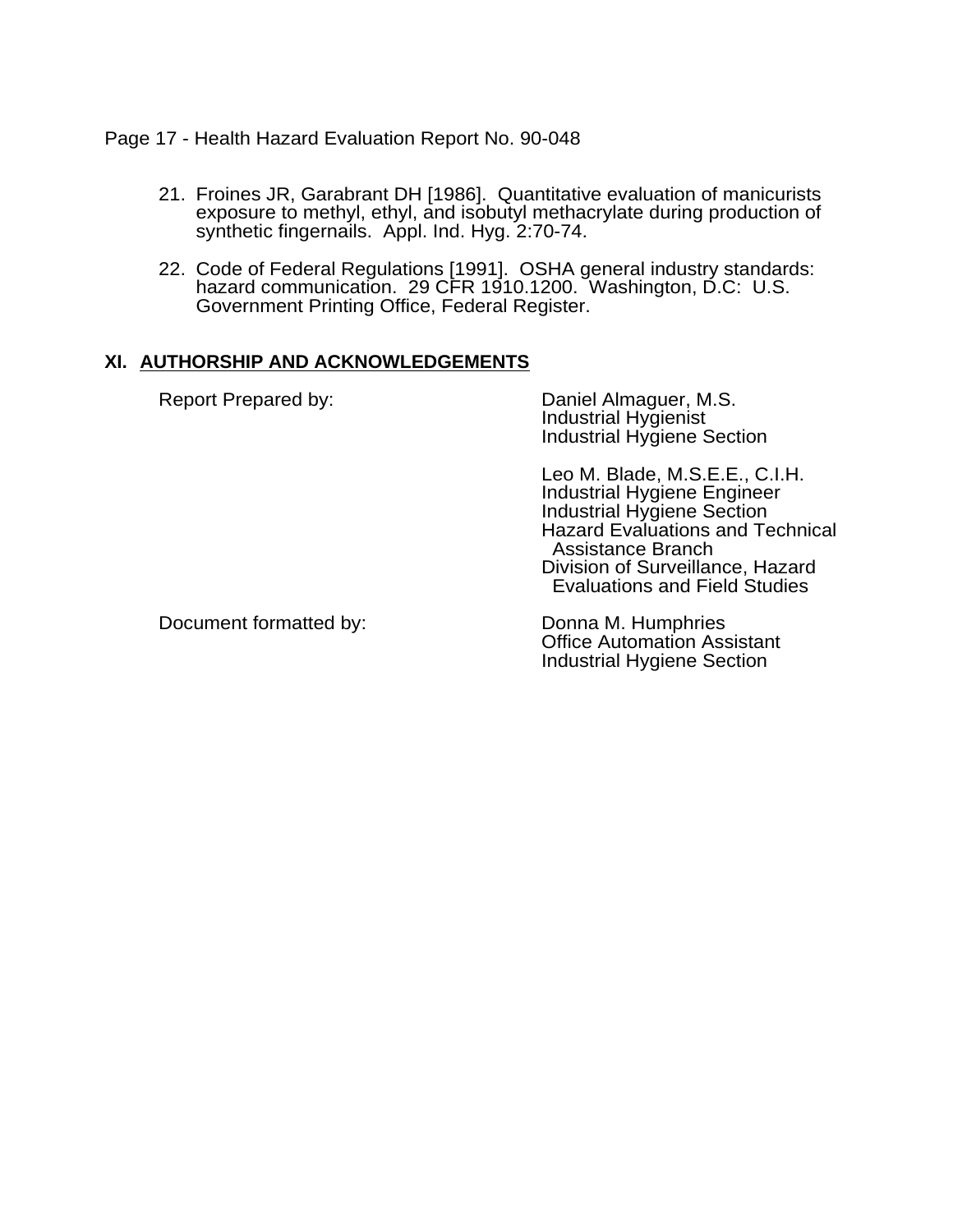Page 18 - Health Hazard Evaluation Report No. 90-048

Originating Office: Hazard Evaluations and Technical Assistance Branch Division of Surveillance, Hazard Evaluations and Field Studies

## **XII. DISTRIBUTION AND AVAILABILITY OF REPORT**

Copies of this report may be freely reproduced and are not copyrighted. Single copies of this report will be available for a period of 90 days from the date of this report from the NIOSH Publications Office, 4676 Columbia Parkway, Cincinnati, Ohio 45226. To expedite your request, include a self-addressed mailing label along with your written request. After this time, copies may be purchased from the National Technical Information Service (NTIS), 5285 Port Royal Road, Springfield, Virginia 22161. Information regarding the NTIS stock number may be obtained from the NIOSH Publications Office at the Cincinnati address.

Copies of this report have been sent to:

- 1. Haute Nails, Norman, Oklahoma
- 2. OSHA, Region VI

For the purpose of informing affected employees, copies of this report shall be posted by the employer in a prominent place accessible to the employees for a period of 30 calendar days.